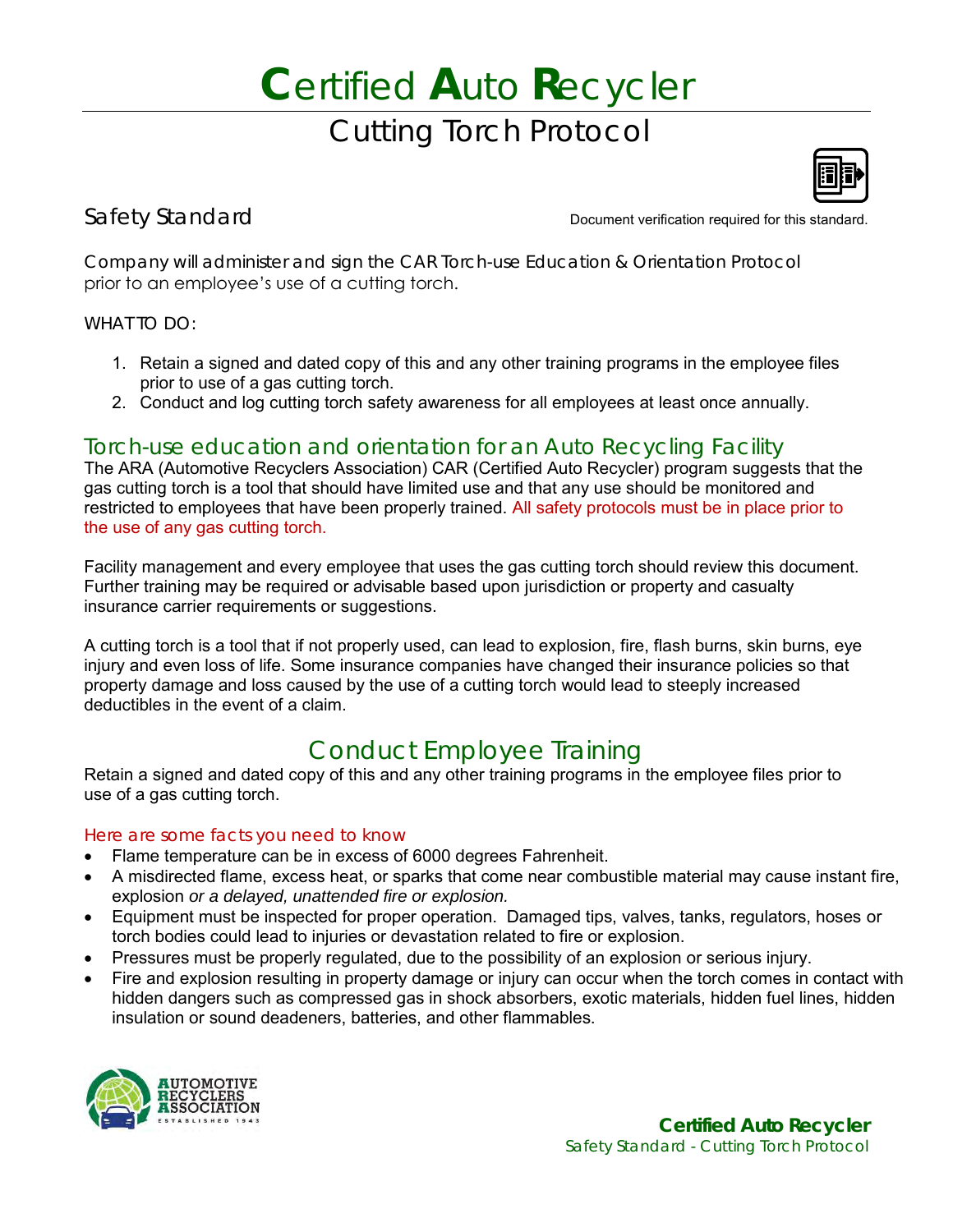# **C**ertified **A**uto **R**ecycler

### (BMP's) Best Management Practices for Safe Use

- The best practice is to eliminate the use of the torches completely. The next best option is to severely limit their use. With modern air tools and rechargeable electric tools, torch use can be virtually eliminated. Many facilities around the country have eliminated their use.
- Limit access to torch equipment by locking it up, allowing access only by approval of a supervisor, and only allow use to a properly orientated employee.
- If the torch must be used, move the vehicle or part to be cut into a "clear zone" that is away from combustibles and safety hazards.
- If the torch must be used, all vehicles located in the work area must have the gas tank removed and placed away from the work area. Any fuel spills must be properly cleaned. Confirm floor or soil is dry and free of debris and flammable materials. Many fires are the result of the fuel igniting after the tank has been removed from the vehicle, but not cleared from the "clear zone". Confirm all flammables are removed from the cutting path or near it. Do not take any chances. Sparks from cutting activities can fly up to 35 feet; confirm your zone is clear to that size. REMOVE ALL FLAMABLE INTERIOR AND INSULATION COMPONENTS.
- OSHA eye and face protection standard, 29 CFR 1910.133, requires the use of eye and face protection whenever workers may be exposed to hazards such as flying objects, molten metal, liquid chemicals, acids, or caustic liquids, chemical gases or vapors, or potentially injurious light radiation. Eye protection must conform to the American National Standards Institute (ANSI) Standard Z87.1 - 1989.
- Wear non-flammable gloves and make sure that clothing is worn in such a manner that sparks or slag cannot enter shirts, ignite flammable clothing, burn skin, or get trapped in loose or baggy clothing.
- A second employee should observe and be on "FIRE WATCH" during all cutting activities. Fire watch must be continued for at least 30 minutes after the cutting has been completed. Do not do any cutting at the end of the day, when no employees will be around to observe the area. After hours fires are usually the result of a smoldering area that ignites into a fire when no one is there to contain it.
- Know and understand the type and use of each fire extinguisher. Have the proper class of fire extinguisher on hand in the instance a flame or spark comes in contact with flammable materials while using the gas cutting torch. Have the proper fire extinguishers at your immediate access during all cutting operations. A further safeguard is the use of rechargeable water extinguishers or garden sprayers that can be used to wet the grounds around the cut area. Water provides an affordable solution for fighting the small fires that can occur with paper and grass that may become ignited.
- The cutting torch is not a hammer. The tip should be free of restriction and properly formed. A damaged tip can lead to improper temperatures and flow that will result in dangerous results and "spitting" of hot molten metal. If your tip is not in good condition, do not use the torch until it is cleaned or replaced.
- Ensure the area is properly ventilated. Ideally, cutting and welding should be conducted outside. Improper ventilation can lead to an oxygen depleted atmosphere, which can lead to suffocation, while an oxygen rich environment is a severe risk for accelerated fire or explosion.
- Do not use acetylene at operating pressures above 15 psig (103kPa). This is the maximum working pressure currently permitted by federal regulations.